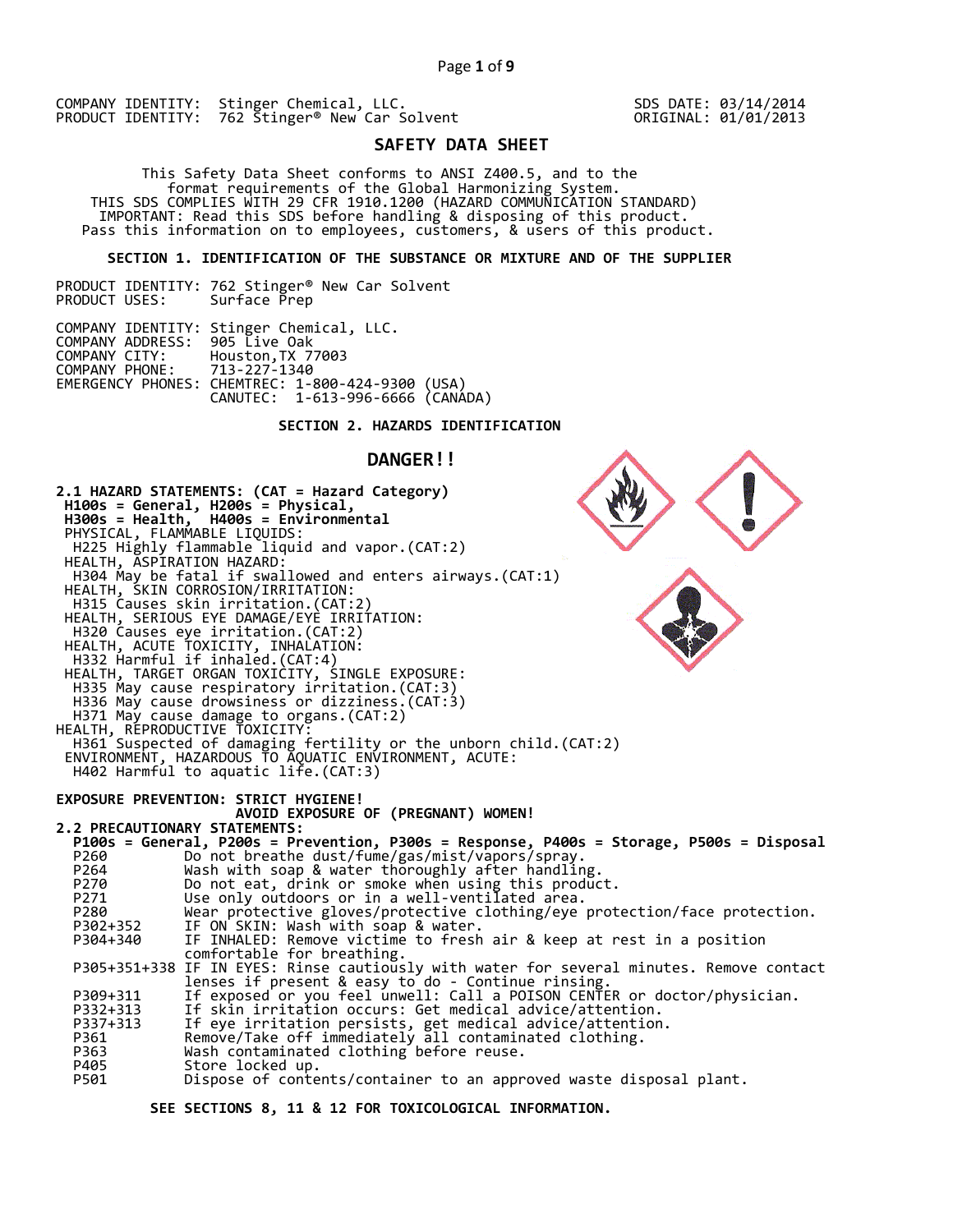### **SECTION 3. COMPOSITION/INFORMATION ON INGREDIENTS**

| <b>MATERIAL</b>         | CAS#              | <b>EINECS#</b>           | WT %   |
|-------------------------|-------------------|--------------------------|--------|
| Light Aliphatic Naphtha | $*64742 - 89 - 8$ | $\overline{\phantom{0}}$ | 80-100 |

TRACE COMPONENTS: Trace ingredients (if any) are present in < 1% concentration, (< 0.1% for potential carcinogens, reproductive toxins, respiratory tract mutagens, and sensitizers). None of the trace ingredients contribute significant additional hazards at the concentrations that may be present in this product. All pertinent hazard information has been provided in this document, per the requirements of the Federal Occupational Safety and Health Administration Standard (29 CFR 1910.1200), U.S. State equivalents, and Canadian Hazardous Materials Identification System Standard (CPR 4).

## **SECTION 4. FIRST AID MEASURES**

4.1 MOST IMPORTANT SYMPTOMS/EFFECTS, ACUTE & CHRONIC: See Section 11 for symptoms/effects, acute & chronic.

4.2 GENERAL ADVICE:<br>First Aid responders should pay attention to self-protection and use the recommended protective clothing (chemical resistant gloves, splash protection). If potential for<br>exposure exists, refer to Section 8 for specific personal protective equipment.

4.3 EYE CONTACT:<br>If this product enters the eyes, open eyes while under gently running water. Use<br>sufficient force to open eyelids. "Roll" eyes to expose more surface. <u>Minimum</u> flushing<br>is for 15 minutes. Seek immediate m

4.4 SKIN CONTACT:<br>If the product contaminates the skin, immediately begin decontamination with running<br>water. <u>Minimum</u> flushing is for 15 minutes. Remove contaminated clothing, taking care not<br>to contaminate eyes. If skin

4.5 INHALATION:<br>After high vapor exposure, remove to fresh air. If breathing is difficult, give<br>oxygen. If breathing has stopped, trained personnel should immediately begin artificial<br>respiration. If the heart has stopped,

4.6 SWALLOWING:<br>If swallowed, CALL PHYSICIAN OR POISON CONTROL CENTER FOR MOST CURRENT INFORMATION. If<br>professional advice is not available, give two glasses of water to drink. DO NOT INDUCE<br>VOMITING. Never induce vomiting

4.7 NOTES TO PHYSICIAN:<br>There is no specific antidote. Treatment of overexposure should be directed at the control of symptoms and the clinical condition of the patient. Any material aspirated during<br>vomiting may cause lung injury. Therefore, emesis should not be induced mechanically or<br>pharmacologically. If it is considered necessary

## **SECTION 5. FIRE FIGHTING MEASURES**

- 5.1 FIRE & EXPLOSION PREVENTIVE MEASURES:<br>NO open flames, NO sparks, & NO smoking. Use a closed system, ventilation,<br>explosion-proof electrical equipment, lighting.<br>Do NOT use compressed air for filling, discharging, or ha
- 5.2 SUITABLE (& UNSUITABLE) EXTINGUISHING MEDIA: Use dry powder, AFFF, foam, water spray, carbon dioxide.
- 5.3 SPECIAL PROTECTIVE EQUIPMENT & PRECAUTIONS FOR FIRE FIGHTERS:<br>Water spray may be ineffective on fire but can protect fire-fighters<br>& cool closed containers. Use fog nozzles if water is used.<br>Do not enter confined fire-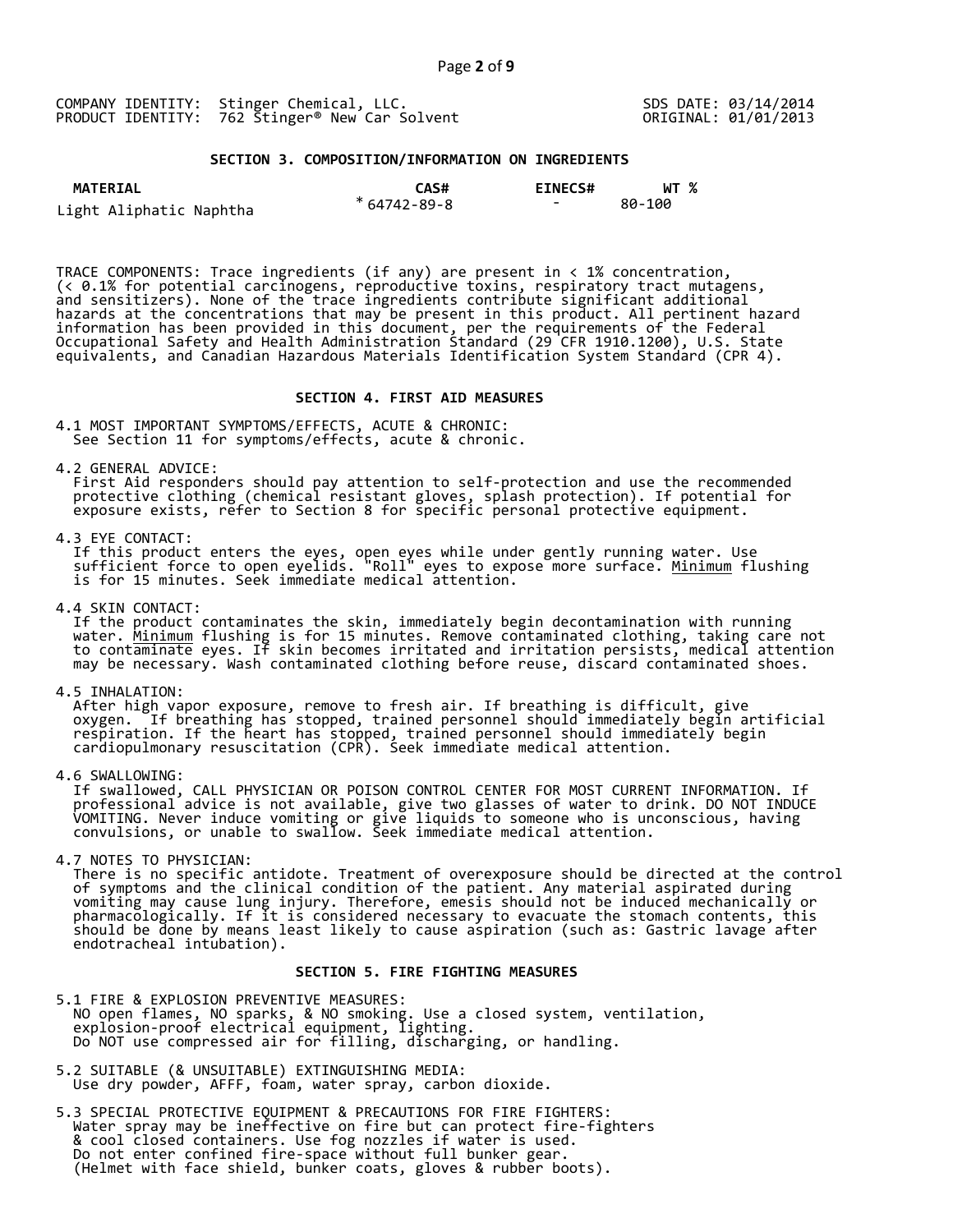SDS DATE: 03/14/2014 ORIGINAL: 01/01/2013

## **SECTION 5. FIRE FIGHTING MEASURES (CONTINUED)**

5.4 SPECIFIC HAZARDS OF CHEMICAL & HAZARDOUS COMBUSTION PRODUCTS:<br>HIGHLY FLAMMABLE!! VAPORS CAN CAUSE FLASH FIRE<br>Isolate from oxidizers, heat, sparks, electric equipment & open flame.<br>Closed containers may explode if expos

### **SECTION 6. ACCIDENTAL RELEASE MEASURES**

- 6.1 SPILL AND LEAK RESPONSE AND ENVIRONMENTAL PRECAUTIONS:<br>Uncontrolled releases should be responded to by trained personnel using pre-planned<br>procedures. Proper protective equipment should be used. In case of a spill, cle
- 6.2 PERSONAL PRECAUTIONS, PROTECTIVE EQUIPMENT, EMERGENCY PROCEDURES:<br>The proper personal protective equipment for incidental releases (such as: 1 Liter of the<br>product released in a well-ventilated area), use impermeable g
- 

6.3 ENVIRONMENTAL PRECAUTIONS:<br>Stop spill at source. Construct temporary dikes of dirt, sand, or any appropriate readily<br>available material to prevent spreading of the material. Close or cap valves and/or<br>block or plug hol

6.4 METHODS AND MATERIAL FOR CONTAINMENT & CLEAN-UP:<br>Absorb spilled liquid with polypads or other suitable absorbent materials. If necessary,<br>neutralize using suitable buffering material, (acid with soda ash or base with p

## **SECTION 7. HANDLING AND STORAGE**

7.1 PRECAUTIONS FOR SAFE HANDLING:<br>Isolate from oxidizers, heat, sparks, electric equipment & open flame.<br>Use only with adequate ventilation. Avoid breathing of vapor or spray mist.<br>Avoid prolonged or repeated contact with

- 7.2 CONDITIONS FOR SAFE STORAGE, INCLUDING ANY INCOMPATIBILITIES:<br>Keep in fireproof surroundings. Keep separated from strong oxidants, strong acids.<br>Do not store above 49 C/120 F. Keep container tightly closed & upright wh
- 

7.3 NONBULK: CONTAINERS:<br>Store containers in a cool, dry location, away from direct sunlight, sources of intense<br>heat, or where freezing is possible. Material should be stored in secondary containers or<br>in a diked area, as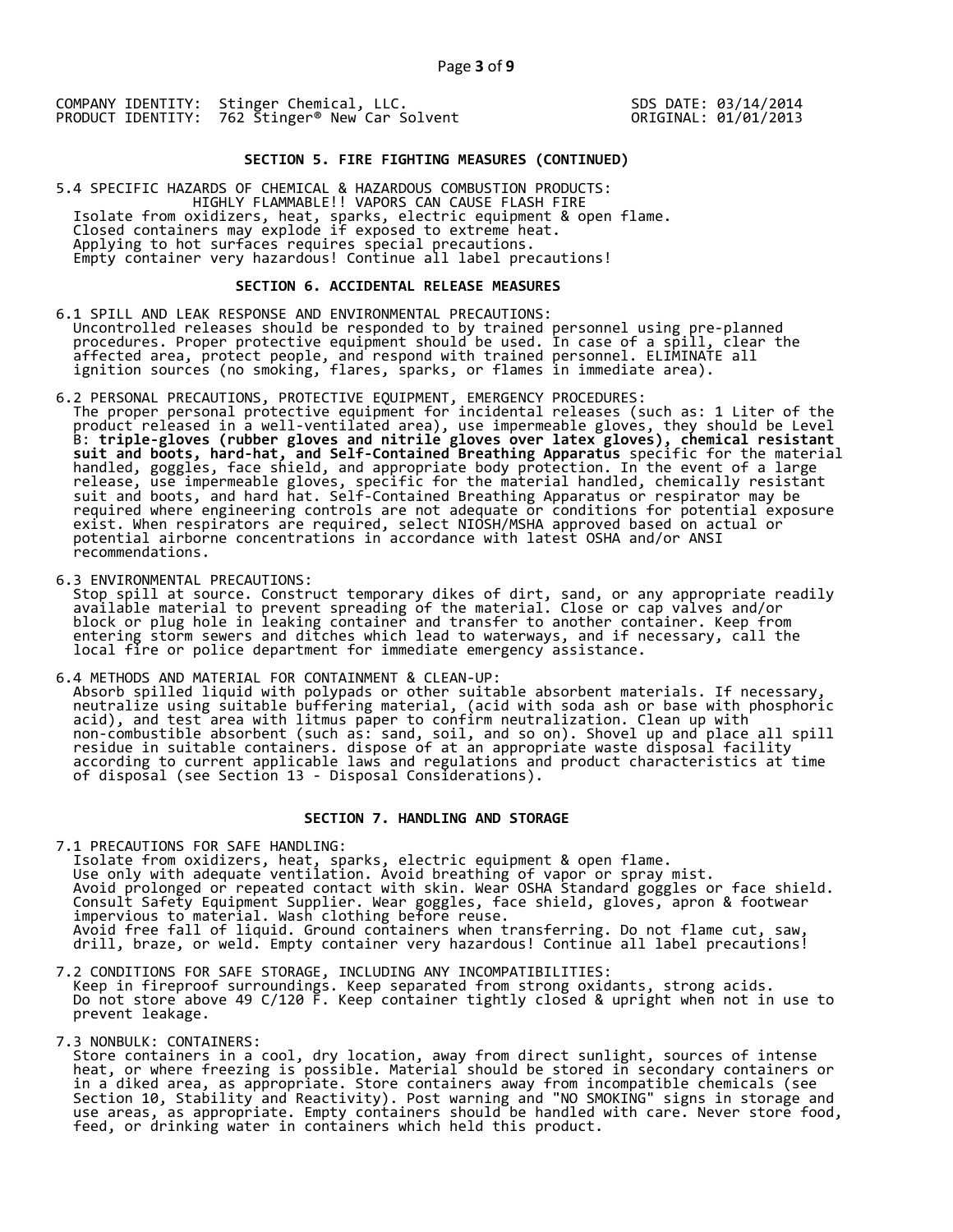SDS DATE: 03/14/2014 ORIGINAL: 01/01/2013

# **SECTION 7. HANDLING AND STORAGE (CONTINUED)**

7.4 BULK CONTAINERS:<br>All tanks and pipelines which contain this material must be labeled. Perform routine maintenance on tanks or pipelines which contain this product. Report all leaks immediately<br>to the proper personnel.

7.5 TANK CAR SHIPMENTS:<br>Tank cars carrying this product should be loaded and unloaded in strict accordance with Tank cars carrying this product should be loaded and unloaded in strict accordance with tank-car manufacturer's recommendation and all established on-site safety procedures.<br>Appropriate personal protective equipment must b

7.6 PROTECTIVE PRACTICES DURING MAINTENANCE OF CONTAMINATED EQUIPMENT:<br>Follow practices indicated in Section 6 (Accidental Release Measures). Make certain<br>application equipment is locked and tagged-out safely. Always use t

**8.1 EXPOSURE LIMITS:** 

7.7 EMPTY CONTAINER WARNING:<br>Empty containers may contain residue and can be dangerous. Do not attempt to refill or Enan containers without proper instructions. Empty drums should be completely drained<br>and safely stored until appropriately reconditioned or disposed. Empty containers should<br>be taken for recycling, recovery, or disposal t

## **SECTION 8. EXPOSURE CONTROLS/PERSONAL PROTECTION**

| <b>8.1 EXPOSURE LIMITS:</b><br><b>MATERIAL</b> | CAS#       | <b>EINECS#</b> | TWA (OSHA) | TLV (ACGIH) |
|------------------------------------------------|------------|----------------|------------|-------------|
| Light Aliphatic Naphtha                        | 64742-89-8 | $\sim$         | 500 ppm    | 300 ppm     |

| <b>MATERIAL</b>         | CAS#        |        | EINECS# CEILING STEL(OSHA/ACGIH) | <b>HAP</b> |
|-------------------------|-------------|--------|----------------------------------|------------|
| Light Aliphatic Naphtha | *64742-89-8 | $\sim$ | None Known 5.3E3 ppm             | No         |

In addition, using manufacturers' data, based on EPA Method 311, the following EPA Hazardous Air Pollutants may be present in trace amounts (less than 0.1%): Benzene, Cumene

## **8.2 APPROPRIATE ENGINEERING CONTROLS:**

## RESPIRATORY EXPOSURE CONTROLS

KESPIRAIURY EXPUSURE CUNIRULS<br>Maintain airborne contaminant concentrations below exposure limits given above. If<br>respiratory protection is needed, use only protection authorized in 29 CFR 1910.134,<br>European Standard EN 149

EMERGENCY OR PLANNED ENTRY INTO UNKNOWN CONCENTRATIONS OR IDLH CONDITIONS<br>Positive pressure, full-face piece Self-Contained Breathing Apparatus; or positive<br>pressure, full-face piece Self-Contained Breathing Apparatus with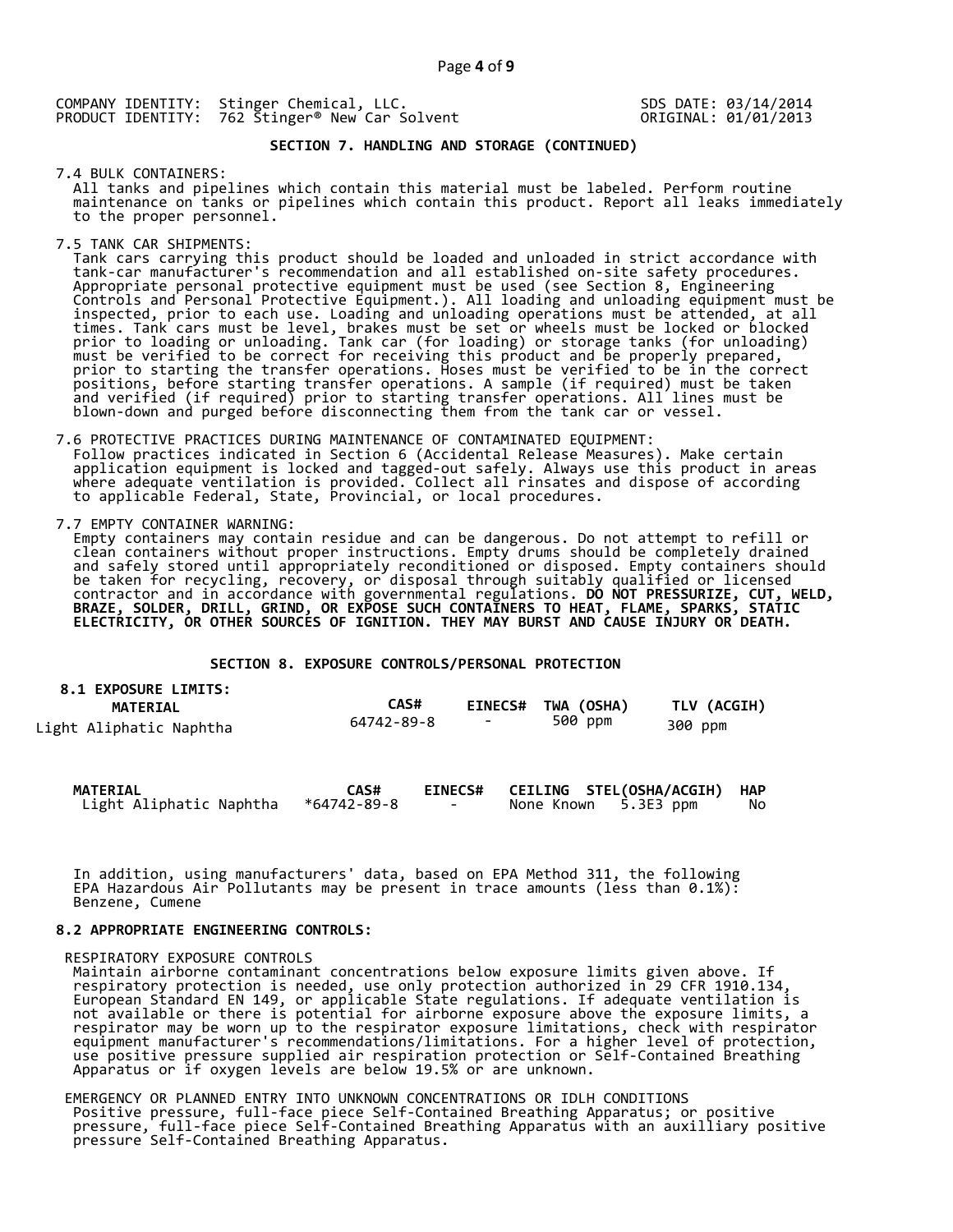SDS DATE: 03/14/2014 ORIGINAL: 01/01/2013

## **SECTION 8. EXPOSURE CONTROLS/PERSONAL PROTECTION (CONTINUED)**

## **8.2 APPROPRIATE ENGINEERING CONTROLS (CONTINUED):**

VENTILATION<br>LOCAL EXHAUST: LOCAL EXHAUST: Necessary MECHANICAL (GENERAL): Necessary SPECIAL: None OTHER: None Please refer to ACGIH document, "Industrial Ventilation, A Manual of Recommended Practices", most recent edition, for details.

## **8.3 INDIVIDUAL PROTECTION MEASURES, SUCH AS PERSONAL PROTECTIVE EQUIPMENT:**

#### EYE PROTECTION:

Splash goggles or safety glasses. Face-shields are recommended when the operation can generate splashes, sprays or mists.

HAND PROTECTION:<br>Use gloves chemically resistant to this material. Preferred examples: Butyl rubber,<br>Chlorinated Polyethylene, Polyethylene, Ethyl vinyl alcohol laminate ("EVAL"),<br>Polyvinyl alcohol ("PVA"). Examples of acc

#### BODY PROTECTION:

 Use body protection appropriate for task. Cover-all, rubber aprons, or chemical protective clothing made from impervious materials are generally acceptable, depending on the task.

WORK & HYGIENIC PRACTICES:<br>Provide readily accessible eye wash stations & safety showers. Wash at end of each shift & before eating, smoking or using the toilet. Remove clothing that becomes contaminated.<br>Destroy contaminated leather articles. Launder or discard contaminated clothing.

## **SECTION 9. PHYSICAL & CHEMICAL PROPERTIES**

| APPEARANCE:                                                                          | Liquid, Water-White                  |
|--------------------------------------------------------------------------------------|--------------------------------------|
| ODOR:                                                                                | Aromatic                             |
| ODOR THRESHOLD:                                                                      | Not Available                        |
| pH (Neutrality):                                                                     | Not Available                        |
| MELTING POINT/FREEZING POINT:                                                        | Not Available                        |
| BOILING RANGE (IBP, 50%, Dry Point):                                                 | 120 131 142 C / 248 268 289 F        |
| FLASH POINT (TÈST METHÓD):                                                           |                                      |
| EVAPORATION RATE (n-Butyl Acetate=1):                                                | 15 C / 59 F (TCC)<br>1.0<br>1.0      |
| FLAMMABILITY CLASSIFICATION:                                                         | Class I B                            |
|                                                                                      | 1.2                                  |
| LOWER FLAMMABLE LIMIT IN AIR (% by vol):<br>UPPER FLAMMABLE LIMIT IN AIR (% by vol): | Not Available                        |
| VAPOR PRESSURE (mm of Hg)@20 C                                                       | 10.6                                 |
| VAPOR DENSITY (air=1):                                                               | 3.8                                  |
| GRAVITY @ 68/68 F / 20/20 C:                                                         |                                      |
| DENSITY:                                                                             | 0.801                                |
|                                                                                      |                                      |
| SPECIFIC GRAVITY (Water=1):                                                          | 0.802                                |
| POUNDS/GALLON:                                                                       | 6.681                                |
| WATER SOLUBILITY:                                                                    | Negligible                           |
| PARTITION COEFFICIENT (n-Octane/Water):                                              | Not Available                        |
| AUTO IGNITION TEMPERATURE:                                                           | 287 C / 550 F                        |
| DECOMPOSITION TEMPERATURE:                                                           | Not Available                        |
| VOCs (>0.044 Lbs/Sq In) :                                                            | 100.1 Vol% / 802.8 g/L / 6.6 Lbs/Gal |
| TOTAL VOC'S $(TVOC)*$ :                                                              | 100.0 Vol% / 802.0 g/L / 6.6 Lbs/Gal |
| NONEXEMPT VOC'S (CVOC)*:                                                             | 100.0 Vol% / 802.0 g/L / 6.6 Lbs/Gal |
| HAZARDOUS AIR POLLUTANTS (HAPS):                                                     | 44.0 Wt% / 352.8 g/L / 2.9 Lbs/Gal   |
| NONEXEMPT VOC PARTIAL PRESSURE (mm of Hg @ 20 C) 0.0                                 |                                      |
| VISCOSITY @ 20 C (ASTM D445):                                                        | Not Available                        |
| * Using CARB (California Air Resources Board Rules).                                 |                                      |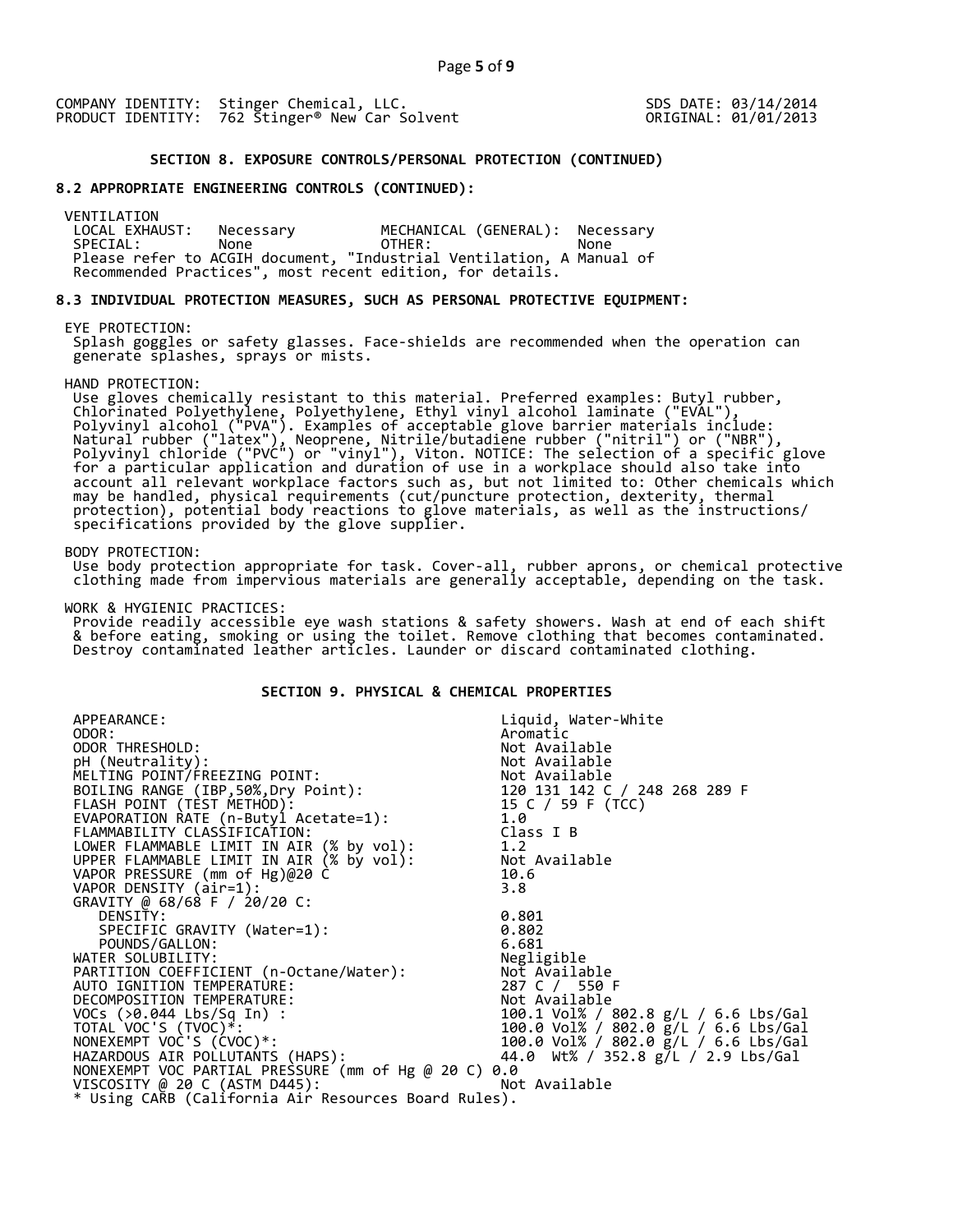SDS DATE: 03/14/2014 ORIGINAL: 01/01/2013

### **SECTION 10. STABILITY & REACTIVITY**

10.1 REACTIVITY & CHEMICAL STABILITY: Stable under normal conditions.

10.2 POSSIBILITY OF HAZARDOUS REACTIONS & CONDITIONS TO AVOID: Isolate from oxidizers, heat, sparks, electric equipment & open flame.

10.3 INCOMPATIBLE MATERIALS: Reacts violently with strong oxidants, strong acids, causing fire & explosion hazard. Attacks many plastics, coatings.

10.4 HAZARDOUS DECOMPOSITION PRODUCTS: Carbon Monoxide, Carbon Dioxide from burning.

10.5 HAZARDOUS POLYMERIZATION: Will not occur.

## **SECTION 11. TOXICOLOGICAL INFORMATION**

## **11.1 ACUTE HAZARDS**

11.11 EYE & SKIN CONTACT:<br>Primary irritation to skin, defatting, dermatitis.<br>Absorption thru skin increases exposure.<br>Primary irritation to eyes, redness, tearing, blurred vision.<br>Liquid can cause eye irritation. Wash thor

11.12 INHALATION:<br>Anesthetic. Irritates respiratory tract. Acute overexposure can cause serious nervous system depression. Vapor harmful.<br>Acute overexposure can cause harm to affected organs by routes of entry.<br>Use of alcoholic beverages enhances the harmful effect.

11.13 SWALLOWING: Swallowing can cause abdominal irritation, nausea, vomiting & diarrhea.<br>The symptoms of chemical pneumonitis may not show up for a few days.

## **11.2 SUBCHRONIC HAZARDS/CONDITIONS AGGRAVATED**

CONDITIONS AGGRAVATED Chronic overexposure can cause harm to affected organs by routes of entry.<br>Persons with severe skin, liver or kidney problems should avoid use.

## **11.3 CHRONIC HAZARDS**

11.31 CANCER, REPRODUCTIVE & OTHER CHRONIC HAZARDS:<br>
Potential Cancer Hazard based on tests with laboratory animals using Ethylbenzene.<br>
Overexposure may create cancer risk. Leukemia been reported in humans from Benzene.<br>

11.31 CANCER, REPRODUCTIVE & OTHER CHRONIC HAZARDS: This product has no carcinogens listed by IARC, NTP, NIOSH, OSHA or ACGIH, as of this date, greater or equal to 0.1%.

11.32 IRRITANCY OF PRODUCT: This product is irritating to contaminated tissue.

- 11.33 SENSITIZATION TO THE PRODUCT: No component of this product is known as a sensitizer. 11.34 MUTAGENICITY: No known reports of mutagenic effects in humans.
- 11.35 EMBRYOTOXICITY: No known reports of embryotoxic effects in humans.
- 11.36 TERATOGENICITY: No known reports of teratogenic effects in humans.

11.37 REPRODUCTIVE TOXICITY: No known reports of reproductive effects in humans.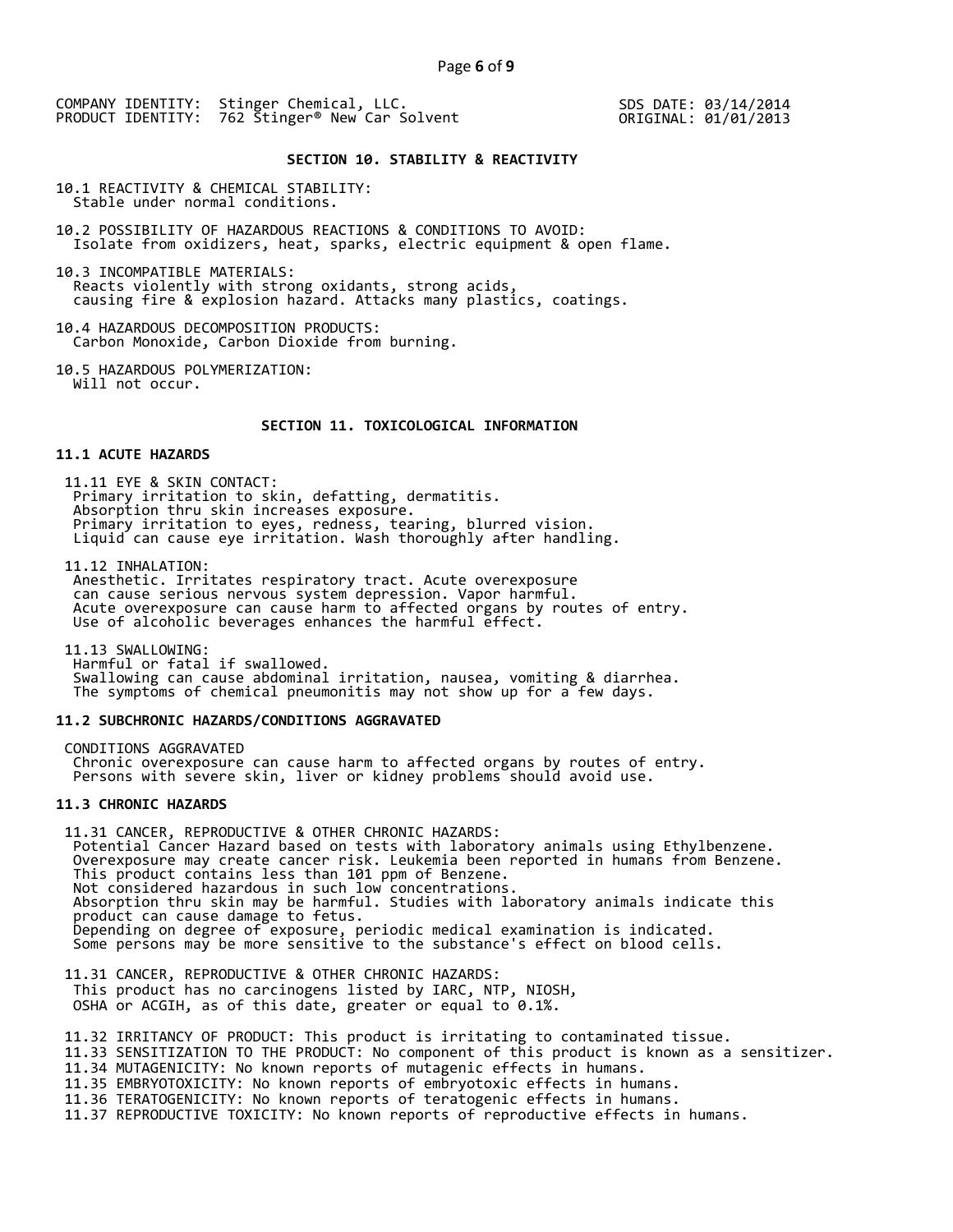SDS DATE: 03/14/2014 ORIGINAL: 01/01/2013

## **SECTION 11. TOXICOLOGICAL INFORMATION (CONTINUED)**

A <u>mutagen</u> is a chemical which causes permanent changes to genetic material (DNA) such that the changes will propagate through generational lines. An embryotoxin is a chemical which causes damage to a developing embryo (such as: within the eight weeks of pregnancy in humans), but the damage does not propagate across generational lines. A teratogen is a chemical which causes damage to a developing fetus, but the damage does not propagate across generational lines. A reproductive toxin is any substance which interferes in any way with the reproductive process.

## **11.4 MAMMALIAN TOXICITY INFORMATION**

| <b>MATERIAL</b>         | CAS#        | <b>EINECS#</b> | LOWEST KNOWN LETHAL DOSE DATA<br>LOWEST KNOWN LC50 (VAPORS) |
|-------------------------|-------------|----------------|-------------------------------------------------------------|
| Light Aliphatic Naphtha | *64742-89-8 | $\sim$         | 3400 ppm (Rats)                                             |

#### **SECTION 12. ECOLOGICAL INFORMATION**

12.1 ALL WORK PRACTICES MUST BE AIMED AT ELIMINATING ENVIRONMENTAL CONTAMINATION.

12.2 EFFECT OF MATERIAL ON PLANTS AND ANIMALS:<br>This product may be harmful or fatal to plant and animal life if released<br>into the environment. Refer to Section 11 (Toxicological Information) for<br>further data on the effects

12.3 EFFECT OF MATERIAL ON AQUATIC LIFE:<br>The most sensitive known aquatic group to any component of this product is:<br>Juvenile Rainbow Trout are adversely affected by components of this product.<br>The substance is toxic to aq

12.4 MOBILITY IN SOIL This material is a mobile liquid.

12.5 DEGRADABILITY This product is nonbiodegradable.

12.6 ACCUMULATION This product does not accumulate or biomagnify in the environment.

## **SECTION 13. DISPOSAL CONSIDERATIONS**

The generation of waste should be avoided or minimized wherever possible. Dispose of surplus and non-recyclable products via a licensed waste disposal contractor. Waste should not be disposed of untreated to the sewer unless fully compliant with the requirments of all authorities with jurisdiction. Waste packaging should be recycled. Incineration or landfill should only be considered when recycling is not feasible. This material and its container must be disposed of in a safe way. Care should be taken when handling emptied containers that have not been cleaned or rinsed out. Empty containers and liners may retain some product residues. Vapor from some product residues may create a highly flammable or explosive atmosphere inside the container. Do not cut, weld or grind used containers unless they have been cleaned thoroughly internally. Avoid dispersal of spilled material and runoff and contact with soil, waterways, drains and sewers. Processing, use or contamination may change the waste disposal requirements. Do not dispose of on land, in surface waters, or in storm drains. Waste should be recycled or disposed of in accordance with regulations. Large amounts should be collected for reuse or consigned to licensed hazardous waste haulers for disposal. **ALL DISPOSAL MUST BE IN ACCORDANCE WITH ALL FEDERAL, STATE, PROVINCIAL, AND LOCAL REGULATIONS. IF IN DOUBT, CONTACT PROPER AGENCIES. EPA CHARACTERISTIC: D001**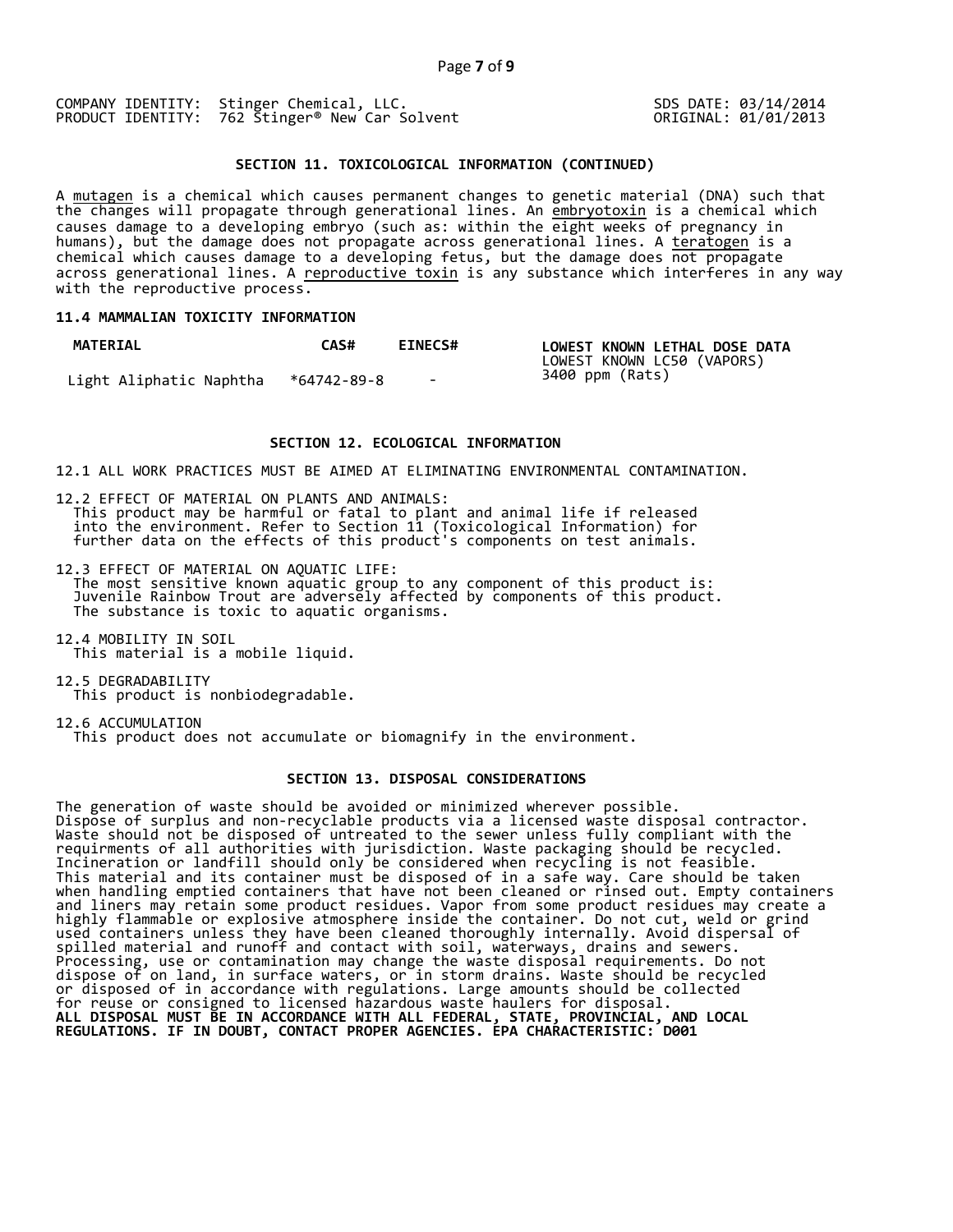SDS DATE: 03/14/2014 ORIGINAL: 01/01/2013

## **SECTION 14. TRANSPORT INFORMATION**

IF > 288 LB / 130 KG OF THIS PRODUCT IS IN 1 CONTAINER, IT EXCEEDS THE RQ OF XYLENES. "RQ" MUST BE PUT BEFORE THE DOT SHIPPING NAME.

MARINE POLLUTANT: No DOT/TDG SHIP NAME: UN1268, Petroleum Distillates, n.o.s., 3, PG-II

DRUM LABEL: IATA / ICAO: (FLAMMABLE LIQUID) UN1268, Petroleum Distillates, n.o.s., 3, PG-II

IMO / IMDG: UN1268, Petroleum Distillates, n.o.s., 3, PG-II EMERGENCY RESPONSE GUIDEBOOK NUMBER: 128

## **SECTION 15. REGULATORY INFORMATION**

15.1 EPA REGULATION: SARA SECTION 311/312 HAZARDS: Acute Health, Fire

All components of this product are on the TSCA list. SARA Title III Section 313 Supplier Notification This product contains the indicated <\*> toxic chemicals subject to the<br>reporting requirements of Section 313 of the Emergency Planning & Community<br>Right-To-Know Act of 1986 & of 40 CFR 372. This information must be<br>include

| SARA TITLE III INGREDIENTS | <b>EINECS#</b><br>CAS# | WT% (REG.SECTION) RQ(LBS)                        |
|----------------------------|------------------------|--------------------------------------------------|
| *Xylenes                   |                        | 1330-20-7 215-535-7 25-35 (311,312,313,RCRA) 100 |
| Ethylbenzene               |                        |                                                  |

Any release equal to or exceeding the RQ must be reported to the National Response Center (800-424-8802) and appropriate state and local regulatory agencies as described in 40 CFR 302.6 and 40 CFR 355.40 respectively.<br>Fail

15.2 STATE REGULATIONS:<br>CALIFORNIA SAFE DRINKING WATER & TOXIC ENFORCEMENT ACT (PROPOSITION 65): This product contains the following chemical known to the State of California to cause cancer: Ethylbenzene This product contains the following chemical known to the State of California to cause reproductive toxicity: Toluene

15.3 INTERNATIONAL REGULATIONS<br>The identified components of this product are listed on the chemical inventories of the following countries:<br>Australia (AICS), Canada (DSL or NDSL), China (IECSC), Europe (EINECS, ELINCS),<br>Japan (METI/CSCL, MHLW/ISHL), South Korea (KECI), New Zealand (NZIoC),<br>Philippines (PICCS), Switzerland (SWISS), T

15.4 CANADA: WORKPLACE HAZARDOUS MATERIALS INFORMATION SYSTEM (WHMIS) B2: Flammable Liquid. D2A: Contains a substance known to cause serious chronic toxicity or death. D2B: Irritating to eyes/skin

This product has been classified in accordance with hazard criteria of the Controlled Products Regulations (CPR) and the SDS contains all information required by the CPR.